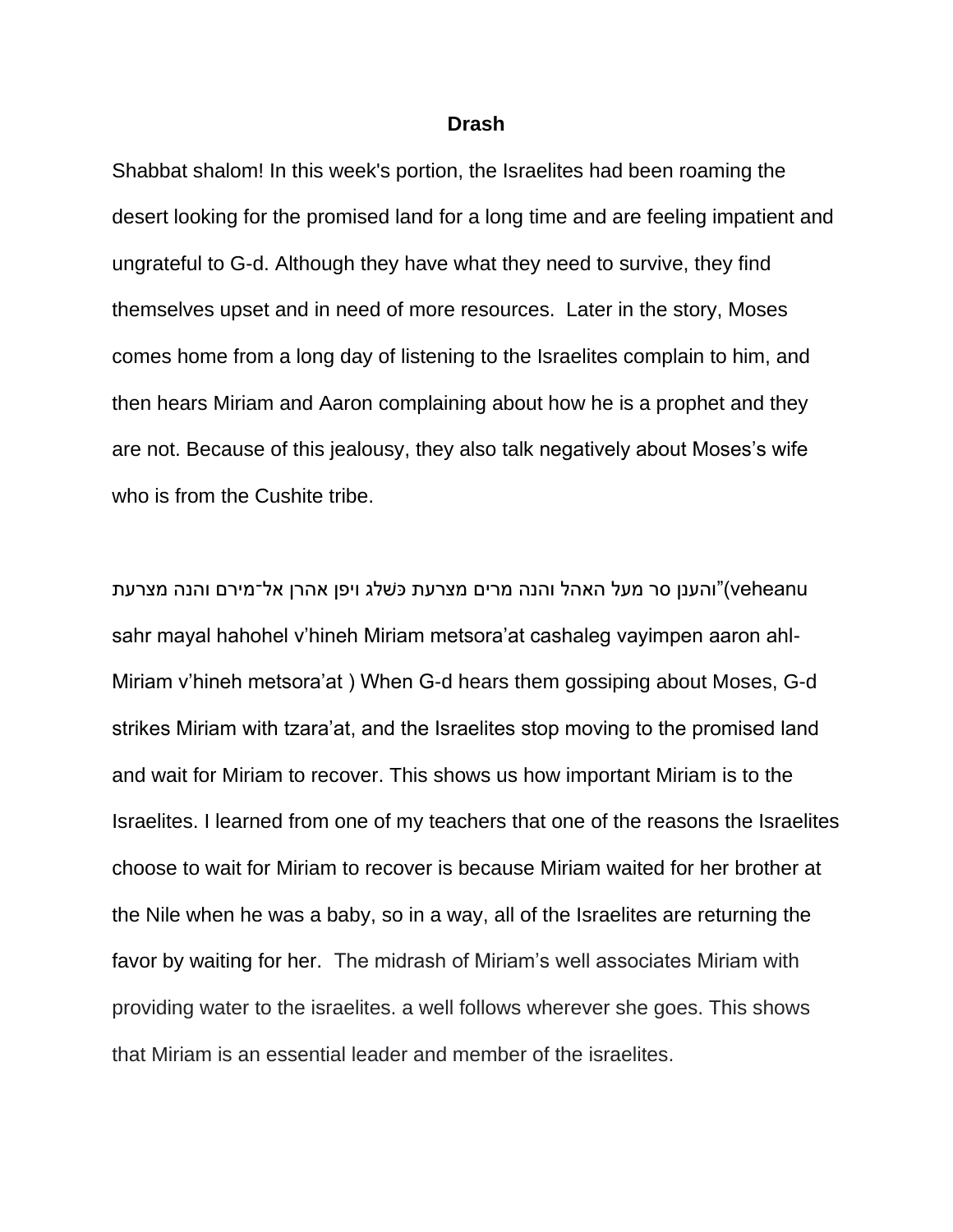My first reaction, when I read this portion, was the parallels to covid19 and the isolation everyone felt during this time because Miriam felt isolated just like many of us during covid, but I think everyone is tired of hearing about covid, so I'm going to talk about something else. also, I wanted to spread awareness about my values of women's or AFAB (assigned female at birth)peoples' rights.

After analyzing my portion and listening to my friends' drashot, I started to notice a pattern of objectification and dehumanization of women in the Torah. For example, Miriam was punished for both herself and Aaron's words but is never directly credited for this.

Let's think about this a little more. Miriam only appears four times in the entire Torah, the first time being when she sends Moses down the Nile, then when she leads the women in song across the sea, then in this portion when she becomes ill, and finally when she dies in numbers (20:1) and she's only mentioned by name twice. In one of the two times Miriam is mentioned by name, she gets sick and almost dies for making a mistake!

This reminds me of an extremely distressing issue we are experiencing all over America, which is that abortion rights are being taken away from women and people who can carry babies. Today, women and AFABs all across America are being demonized and harassed for asking for basic human rights, like prioritizing their health, making their own decisions about their bodies, or even using certain types of birth control, although patriarhal culture and the non-consensual sexualizing of feminine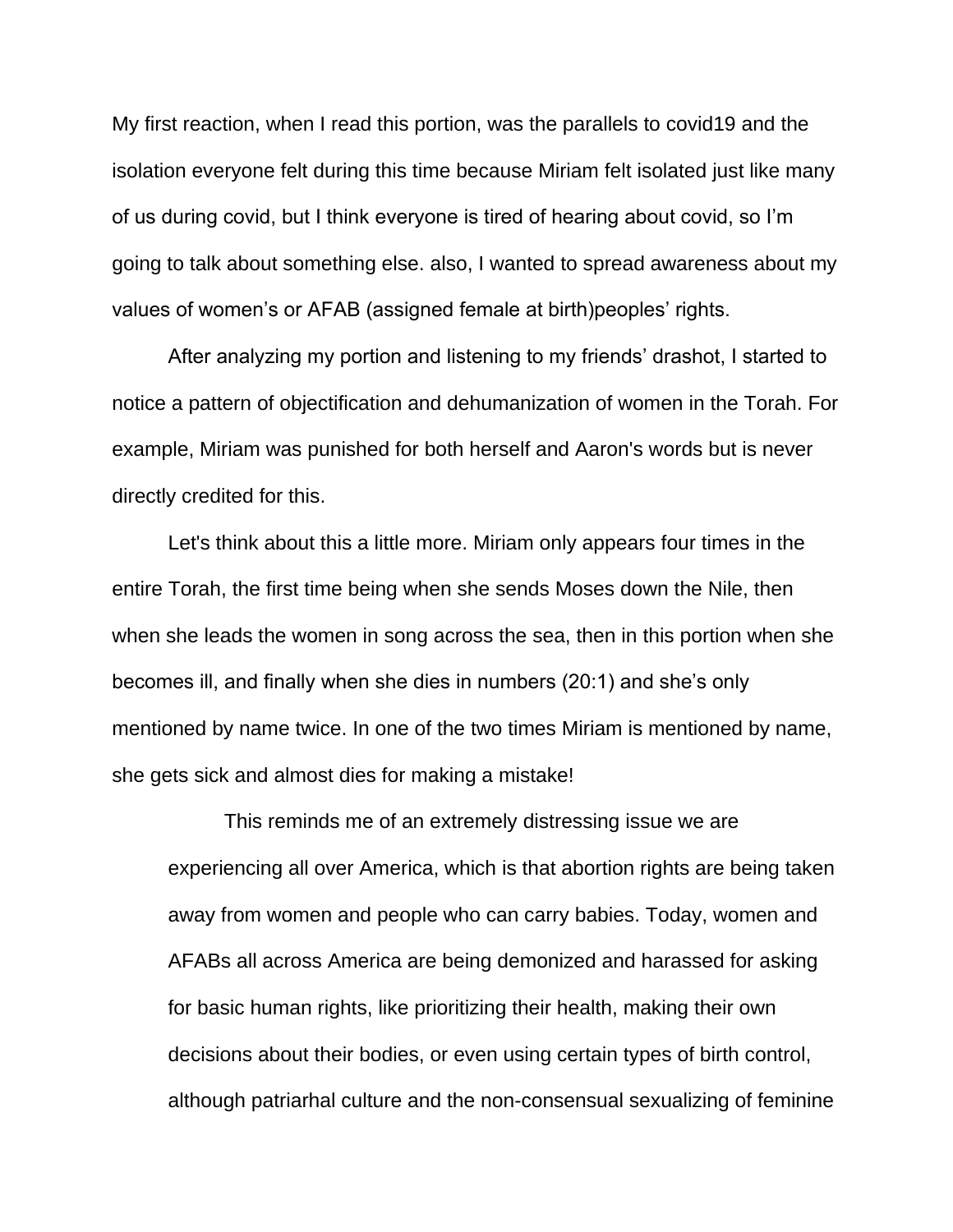presenting people becomes more prominent every day. Not only do these laws go against women, but they also go against many Jewish beliefs as well! This is similar to how Miriam was blamed for something that was not entirely her fault. Although I find these laws outrageous, I believe we can overcome this challenge. The Torah was clearly written a very long time ago, so we can't expect the treatment of all people to be perfect, but we can see that even though women are treated unfairly in many of the stories, there are instructions to mend our community and our society. Judaisism is evolving every day! We are all participating in the evolution of judaism, because we can't move foreward as a community without adjusting our practices. Even though Miriam had to be separated from the group, the Israelites waited for her, because they love her. And all though Miriam's power may not come directly from G-d, her power comes from the people who love her and value her. (lo v'chayil v'lo v'choach kee eem beruchruchy) not by might, nor by power, but by spirit alone. This is a quote from my haftarah that was told to Zerubbabel from G-d through an angel that I've interpreted as; if we all believe something to be true, we can learn and empower ourselves to change ourselves and our community. Even dismantling this system that allows the government to control women's bodies. I believe that if we all believe that something is unjust, we can change it. And that is why we've come so far. Although our country is